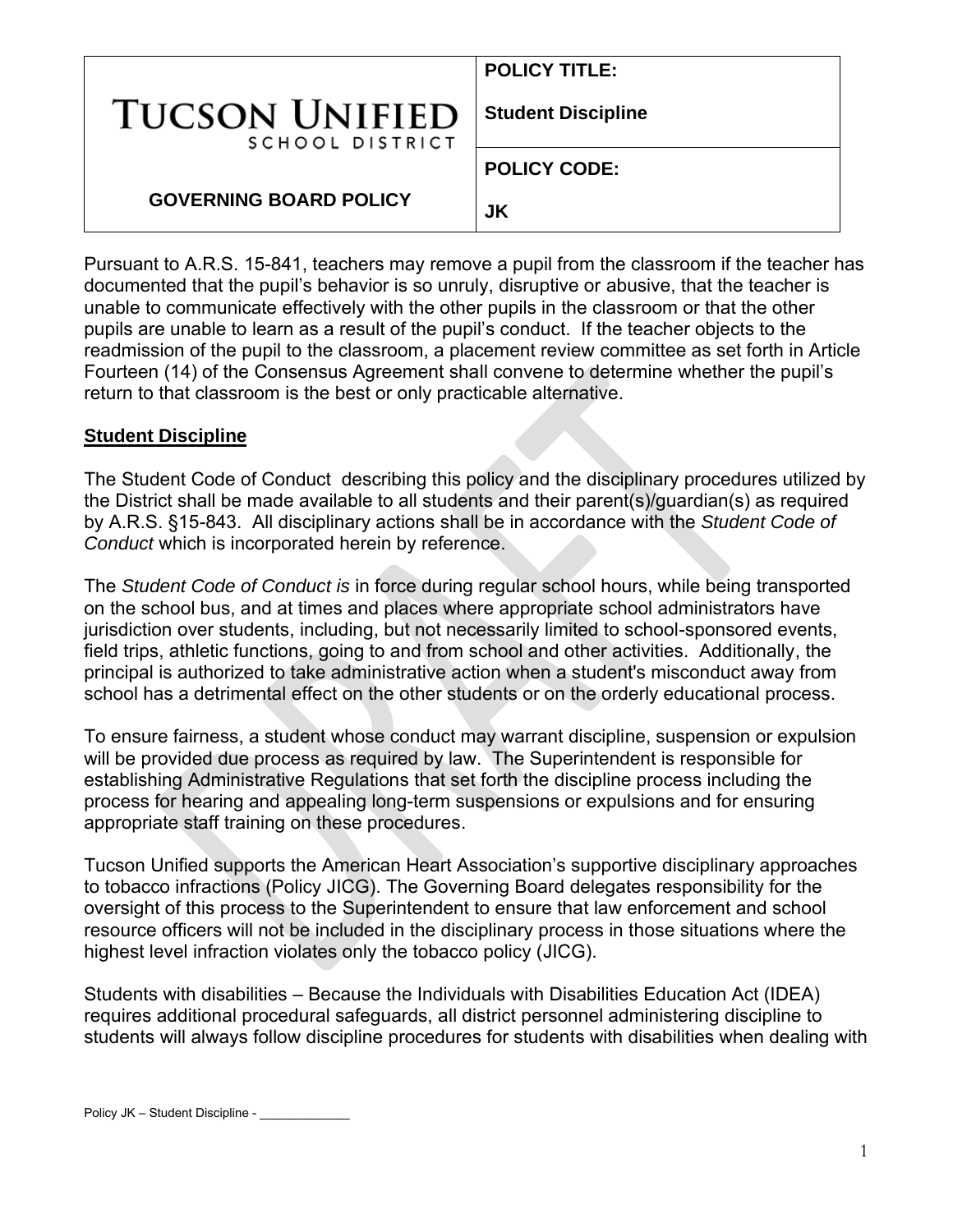|                                          | <b>POLICY TITLE:</b>      |
|------------------------------------------|---------------------------|
| <b>TUCSON UNIFIED</b><br>SCHOOL DISTRICT | <b>Student Discipline</b> |
|                                          | <b>POLICY CODE:</b>       |
| <b>GOVERNING BOARD POLICY</b>            | JK                        |

a student in the exceptional education programs or Section 504. (See *Student Code of Conduct* and the Section 504 and Exceptional Education Procedures Manuals.)

The following school officials have the authority to suspend the student from school in order to enforce acceptable standards of conduct. The Superintendent, Assistant Superintendents, Principals, Assistant Principals and Principal Designees are authorized to suspend students.

All suspensions shall be reported within five days to the Governing Board.

### **Expulsion**

Expulsion is the permanent withdrawal of the privilege of attending any school in the district unless the Governing Board reinstates the student's privilege to attend school in the district. Only the Governing Board may expel a student.

| Adopted: | August 16, 1960                                                                                  |
|----------|--------------------------------------------------------------------------------------------------|
| Revised: | October 21, 1969                                                                                 |
| Revised: | January 19, 1971                                                                                 |
| Revised: | December 17, 1974                                                                                |
| Revised: | March 21, 1978                                                                                   |
| Revised: | August 29, 1978                                                                                  |
| Revised: | October 17, 1978                                                                                 |
| Revised: | August 16, 1983                                                                                  |
| Revised: | April 8, 1986                                                                                    |
| Revised: | September 15, 1987.                                                                              |
| Revised: | November 22, 1988                                                                                |
| Revised: | July 11, 1989                                                                                    |
| Revised: | July 9, 1991                                                                                     |
| Revised: | June 9, 1992                                                                                     |
| Revised: | October 5, 1992                                                                                  |
| Revised: | May 25, 1995                                                                                     |
| Revised: | January 14, 2003                                                                                 |
| Revised: | March 24, 2009 [Effective beginning with disciplinary infractions in the 2009-2010 school year.] |
| Revised: | December 5, 2012 [Cross Reference Correction Only]                                               |
| Revised: | October 14, 2014                                                                                 |
| Revised: |                                                                                                  |